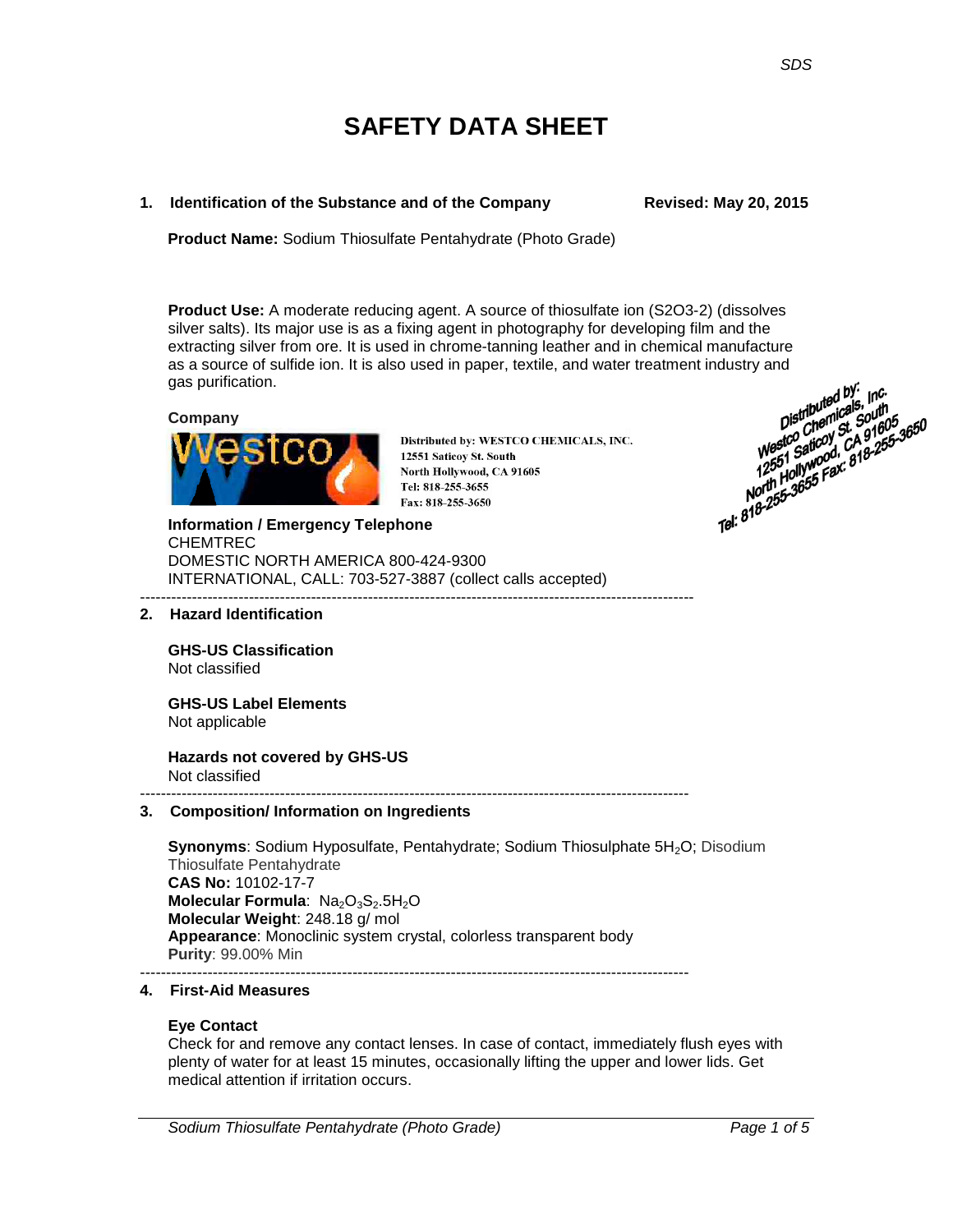# **Skin Contact**

Remove any contaminated clothing. Wipe off excess from skin. Wash skin with soap and flush with plenty of water for at least 15 minutes. Get medical attention if irritation develops or persists.

# **Inhalation**

If inhaled, remove to fresh air immediately and keep at rest in a position comfortable for breathing. If not breathing, give artificial respiration. If breathing is difficult, give oxygen. Get medical attention for any breathing difficulty.

# **Ingestion**

Do NOT induce vomiting unless directed to do so by medical personnel. Never give anything<br>by mouth to an unconscious person. Loosen tight clothing such as a collar, tie, belt or<br>waistband. Get medical attention if symptoms by mouth to an unconscious person. Loosen tight clothing such as a collar, tie, belt or waistband. Get medical attention if symptoms appear.

# **5. Fire Fighting Measures**

# **Specific hazards arising from the chemical**

----------------------------------------------------------------------------------------------------------

Sulphur oxides, Sodium oxides

# **Fire-fighting equipment/ instructions**

Evacuate personnel to a safe area. If necessary, firefighters should use self-contained breathing apparatus in pressure-demand, MSHA/NIOSH (approved or equivalent), and full protective gear.

# **Extinguishing Media**

In case of a fire, use water spray, dry chemical, carbon dioxide, or chemical foam.

**Auto-ignition Temperature:** Not data available **Flash Point:** Not data available **Explosion Limits:** Not data available **Reactivity:** Not data available **Flammability of the Product:** No data available **Flammable Limits:** Not data available

**NFPA Rating:** Health-0; flammability-0; reactivity-0

----------------------------------------------------------------------------------------------------------

# **6. Accidental Release Measures**

# **Personal precautions, protective equipment, and emergency procedures**

Use proper personal protective equipment as indicated in Section 8. Keep unnecessary personnel away. Do not touch damaged containers or spilled material unless wearing appropriate protective clothing. Avoid inhalation of dust from the spilled material. Ensure adequate ventilation.

# **Containment and** C**leaning up**

Handle in accordance with industrial hygiene and safety practices. Use appropriate tools to put the spilled solid in a convenient waste disposal container. Avoid generating dusty conditions. Finish cleaning the contaminated surface and dispose of according to local and regional authority requirements.

# **Environmental precautions**

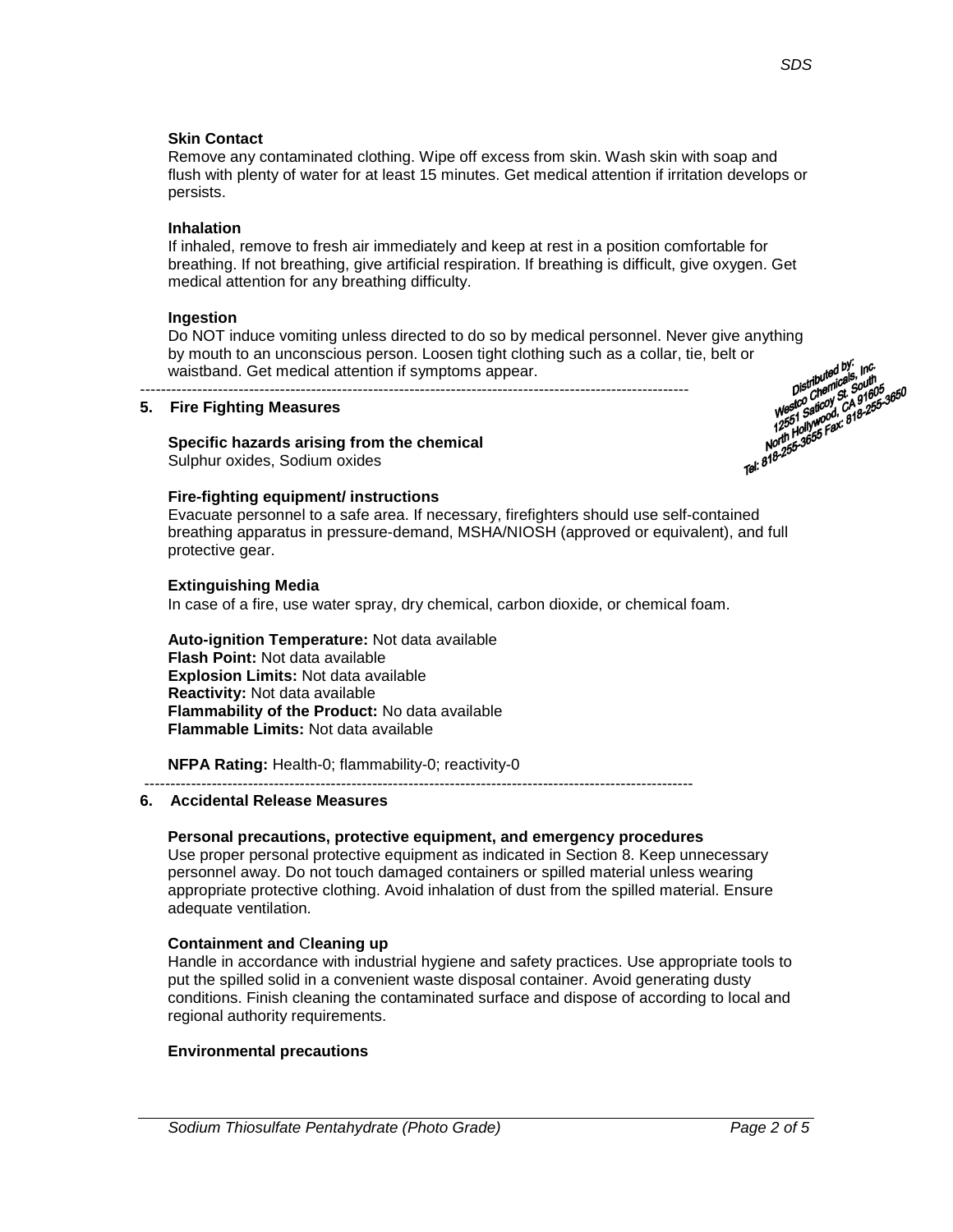---------------------------------------------------------------------------------------------------------- **7. Handling and Storage**

# **Precautions**

Avoid breathing dust, vapor, mist, or gas. Avoid contact with eyes, skin, and clothing. Do not swallow. In case of insufficient ventilation, wear suitable respiratory equipment. If ingested, seek medical advice immediately and show the container or the label. Wash hands and other exposed areas with mild soap and water after handling. Handle in accordance with good industrial hygiene and safety procedures.

Prevent further leakage or spillage if safe to do so. Do not let product enter drains. Discharge

# **Storage**

Keep container tightly closed. Store in a dry, cool, and well-ventilated place. Keep away from heat. Empty containers should be handled with care because it may contain residual amounts of this product.

#### ---------------------------------------------------------------------------------------------------------- **8. Exposure Controls / Personal Protection**

into the environment must be avoided.

# **Engineering Controls**

Use adequate ventilation or other engineering controls to keep airborne concentrations below recommended exposure limits. See **OSHA Regulations state in 29 CFR 1910.151 (c)** for an eyewash facility and safety shower requirement.

# **Personal Protective Equipment**

**Eyes:** Use equipment for eye protection tested and approved under appropriate government standards such as NIOSH (US) or EN 166(EU).

**Skin**: Wear appropriate protective gloves to prevent skin exposure. **Clothing:** Wear appropriate protective clothing to prevent skin exposure. **Respirators**: Follow the OSHA respirator regulations found in 29 CFR 1910.134. Use a NIOSH/MSHA approved respirator if exposure limits are exceeded or if irritation or other symptoms are experienced. ----------------------------------------------------------------------------------------------------------

# **9. Physical and Chemical Properties**

**Appearance:** Monoclinic system crystal, colorless transparent body **Purity**: 99.00% Min **Insoluble Substance in Water**: 0.01% Max **Sulfide**: 0.001% Max **Fe**: 0.001% Max **pH**: 6.5~9.5 **Particle Size/ GRAM**: 12~16 **Odour**: No data available **Odour Threshold**: No data available **Melting Point**: 43 °C **Initial boiling point and boiling range**: No data available **Evaporation rate:** No data available **Vapour pressure:** No data available **Vapour density:** No data available **Relative density:** No data available **Viscosity:** No data available **Oxidizing properties**: No data available

----------------------------------------------------------------------------------------------------------



# **10. Stability and Reactivity**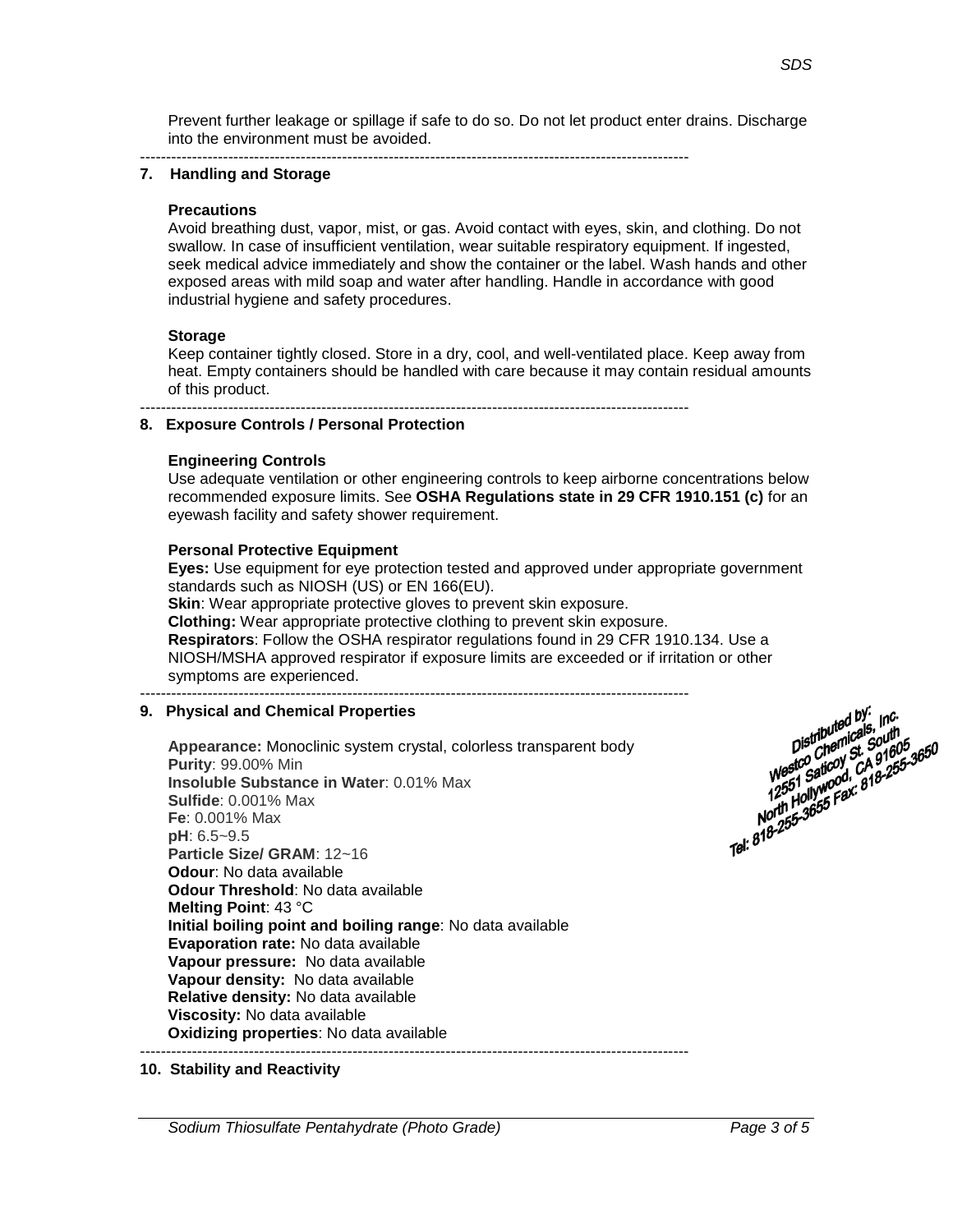Distributed by:<br>Distributed by:<br>Distributed South<br>Westco Cheod, CA 9160<br>Westco Cation CA 9-255

**Stability:** Stable under ordinary conditions **Reactivity:** No data available **Conditions to avoid:** Air sensitive. Light Sensitive. **Incompatibilities with other materials:** Strong oxidizing agents **Hazardous decomposition products:** Oxides of sodium and sulfur **Hazardous polymerization:** Does not occur

#### **---------------------------------------------------------------------------------------------------------- 11. Toxicological Information**

#### **Acute toxicity**

LD50 oral-rat: 5000mg/kg LC50 inhalation-rat: NA

**Skin corrosion/ irritation** No data available

**Serious eye damage/ eye irritation** No data available

# **Respiratory or skin sensitization**

No data available

#### **Carcinogenicity**

The components of this product are not listed as carcinogen by ACGIH, IARC, NIOSH, NTP, or OSHA

**Special Remarks on Toxicity to Animals:** No data available **Special Remarks on Chronic Effects on Humans:** No data available **Special Remarks on other Toxic Effects on Humans:** No data available ----------------------------------------------------------------------------------------------------------

#### **12. Ecological Information**

No data available

#### **13. Disposal Information**

#### **Waste Disposal**

Keep out of sewers and waterways. Waste must be disposed of in accordance with federal, state and local environmental control regulations.

----------------------------------------------------------------------------------------------------------

----------------------------------------------------------------------------------------------------------

# **14. Transport Information**

#### **US DOT**

Not regulated as a hazardous material

#### **Canada TDG**

Not regulated as a hazardous material

#### **IMDG/ IATA**

Not regulated as a hazardous material

----------------------------------------------------------------------------------------------------------

# **15. Regulatory Information**